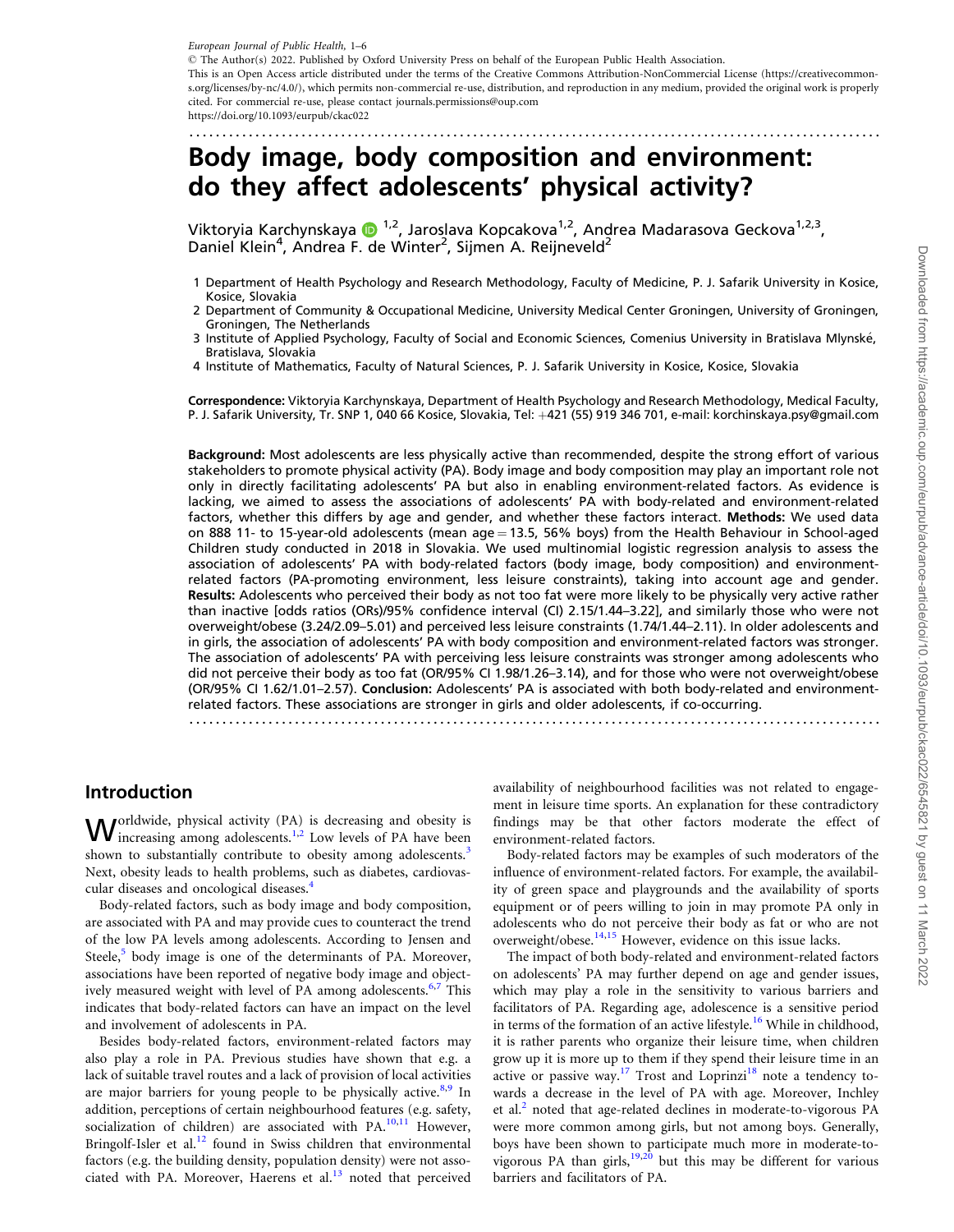<span id="page-1-0"></span>Regarding gender, Mendonça et al. $^{21}$  found that in adolescence, girls' PA was associated with parental encouragement, and boys' PA was associated with transportation provided by parents. According to Peterson et al.,<sup>[22](#page-4-0)</sup> parent instrumental social support was associated with a greater confidence to overcome PA barriers only for boys. Previous research by Kopcakova et al.<sup>[23](#page-4-0)</sup> also showed that these mechanisms may vary by gender, with boys but not girls being prone to be physically inactive when they are dissatisfied with their body image. In addition, as noted by Yan et al.,  $^{24}$  $^{24}$  $^{24}$  girls appear to perceive more PA-related built environmental barriers than boys.

In sum, body-related and environment-related factors may both affect adolescents' PA and interact in this to a degree that varies by age and gender. However, to date, little research has examined these interactions. The aim of this study was therefore to explore the associations of adolescents' PA with body-related and environment-related factors, and whether this varies by age and gender. Furthermore, we explored if body-related factors modify the association of adolescents' PA with environment-related factors.

### Methods

#### Sample and procedure

We used data on 888 adolescents (mean age  $= 13.5$ , 56% boys;  $SD = 1.30$ ) from the Health Behaviour in School-aged Children (HBSC) study conducted in 2018 in Slovakia. These constituted a random sample of about 10% of all children participating in the HBSC study (more detailed information can be found at Karchynskaya et al. $25$ ). The study was approved by the Ethics Committee of the Medical Faculty at P. J. Safarik University in Kosice (16N/2017).

#### Measures

We measured PA as a composite variable 'adolescents' PA' based on the combination of moderate-to-vigorous PA and engagement in organized sports. Moderate-to-vigorous PA was measured by an item asking adolescents about the number of days over the past week that they were physically active for a total of at least 60 min/ day.<sup>26</sup> The engagement in organized sports regarded items dealing with team sports and individual sports, respectively, and was measured by asking adolescents: 'In your leisure time, do you do any of these organized activities?' with response categories 'yes' and 'no'.<sup>26</sup> The three categories of adolescents' PA based on this combination were as follows: (i) inactive: adolescents who were active less than 5 days per week and were not engaged in organized sports; (ii) active: active 5–7 days per week or engaged in organized sports; and (iii) very active: active 5–7 days/week and also engaged in organized sports.

We used body image and body composition to measure bodyrelated factors. 'Body image' was assessed by the single-item HBSC question asking: 'Do you think your body is?' with five possible answers ranging from 'much too fat' to 'much too thin'.<sup>26</sup> We dichotomized the answers into two categories—being 'too fat' and 'right size or too thin'.

We measured 'body composition' using body fat percentage (%) as determined by Bioimpedance Body Composition Analysis with an InBody 230 (Biospace Co., Ltd.). The analysis was carried out according to the manufacturer's instructions.[27](#page-5-0) Adolescents were instructed to dress in a t-shirt and trousers or skirt. The starting weight was set to -0.5 kg, considering that we weighed the adolescents in their underwear. Boys and girls with a proportion of body fat of over 25 and 30% were considered to be overweight and obese, respectively.<sup>28</sup>

We used PA-promoting environment and less leisure constraints to measure environment-related factors. 'PA-promoting environment' was assessed using a five-item scale derived from the European Youth Heart Study and covers perceptions of the social–physical environment comprising two subscales, opportunity ('It is safe to walk or play alone in my neighbourhood during the day', 'There are other children nearby home to go out and play with', 'There is somewhere

at home I can go out and play') and facilities ('There are playgrounds or parks close to my home where I can play', 'At school there are playgrounds or fields where I can run around').<sup>[26](#page-5-0)</sup> Each item is scaled with a three-response option of agreement/disagreement ('Definitely yes', 'Undecided', 'Definitely no'). Items were summed, and the sum score varied from 5 to 15, with higher scores indicating a better PApromoting environment for adolescents.

'Less leisure constraints' were assessed using from a list of barriers based on the 'Hierarchical Leisure Constraints' model<sup>[29](#page-5-0)</sup> and cover three levels of possible obstacles: 'intrapersonal' ('I do not have enough time', 'My health does not allow it', 'I do not have enough skills and abilities to participate', 'I am not interested in participating in anything'); 'interpersonal' ('My parents do not want me to take part in activities that I would like to do', 'I do not have any friends who would like to participate with me'); and 'structural' ('We do not have enough money', 'I have no way to get to the activities, there is no one to take me there', 'There are no quality and suitable activities or facilities in my area', 'I do not have my own equipment to participate'). $26$  Each barrier was measured with five responses ('Definitely ye'", 'Rather yes', 'Undecided', 'Rather no', 'Definitely no'). Responses were summed, leading to sum scores varying from 10 to 50 with higher scores meaning less leisure constraints, i.e. more promotive for PA.

#### Statistical analyses

First, we described the sample using descriptive statistics. Secondly, we assessed the association of adolescents' PA (with 'inactive' as reference category) with body-related and environment-related factors using multinomial logistic regression (adjusted for age, gender), leading to odds ratios (ORs) and 95% confidence intervals (CIs). In these analyses, continuous variables (PA-promoting environment and less leisure constraints) were standardized, so that the OR indicates the increase in odds for the outcome per SD of that predictor. Moreover, age was dichotomized into 'younger' (11.00–12.99 years) and 'older' (13.00–15.96 years). Thirdly, we assessed whether age and gender modified the associations of adolescents' PA with body-related and environment-related factors by including two-way interactions of age and gender with bodyrelated and environment-related factors into the multinomial logistic model. Finally, we assessed if body-related factors modified the association of adolescents' PA with leisure constraints by including two-way interactions of body-related factors and leisure constraints in separate models. All analyses were performed using IBM SPSS Statistics 21 for Windows.

#### Results

Of our respondents, 56.0% were boys, 37.0% were very active, 36.2% were active and 26.8% were physically inactive. In addition, a quarter of the respondents (26.4%) perceived themselves as 'too fat', and 22.8% of respondents were overweight or obese ([table 1\)](#page-2-0).

Results of multinomial regression ([table 2](#page-2-0)) showed that adolescents who reported their body as the 'right size or too thin' were more likely to be very active rather than inactive in comparison to adolescents who reported their body as 'too fat'. Similarly, those having normal weight based on body composition in comparison to those who were overweight/obese were more likely to be very active or active rather than inactive. A PA-promoting environment was not associated with PA of adolescents. Furthermore, adolescents were more likely to be very active or active rather than inactive, if they reported less leisure constraints.

Next, we assessed whether age and gender modified the associations of adolescents' PA with body-related and environment-related factors (data shown in [Supplemental tables SA1–SA4\)](https://academic.oup.com/eurpub/article-lookup/doi/10.1093/eurpub/ckac022#supplementary-data). Age modified the association of body composition with adolescents' PA, meaning that the association of overweight/obesity with less PA was stronger in older adolescents (OR/95% CI 0.37/0.15–0.94). Gender modified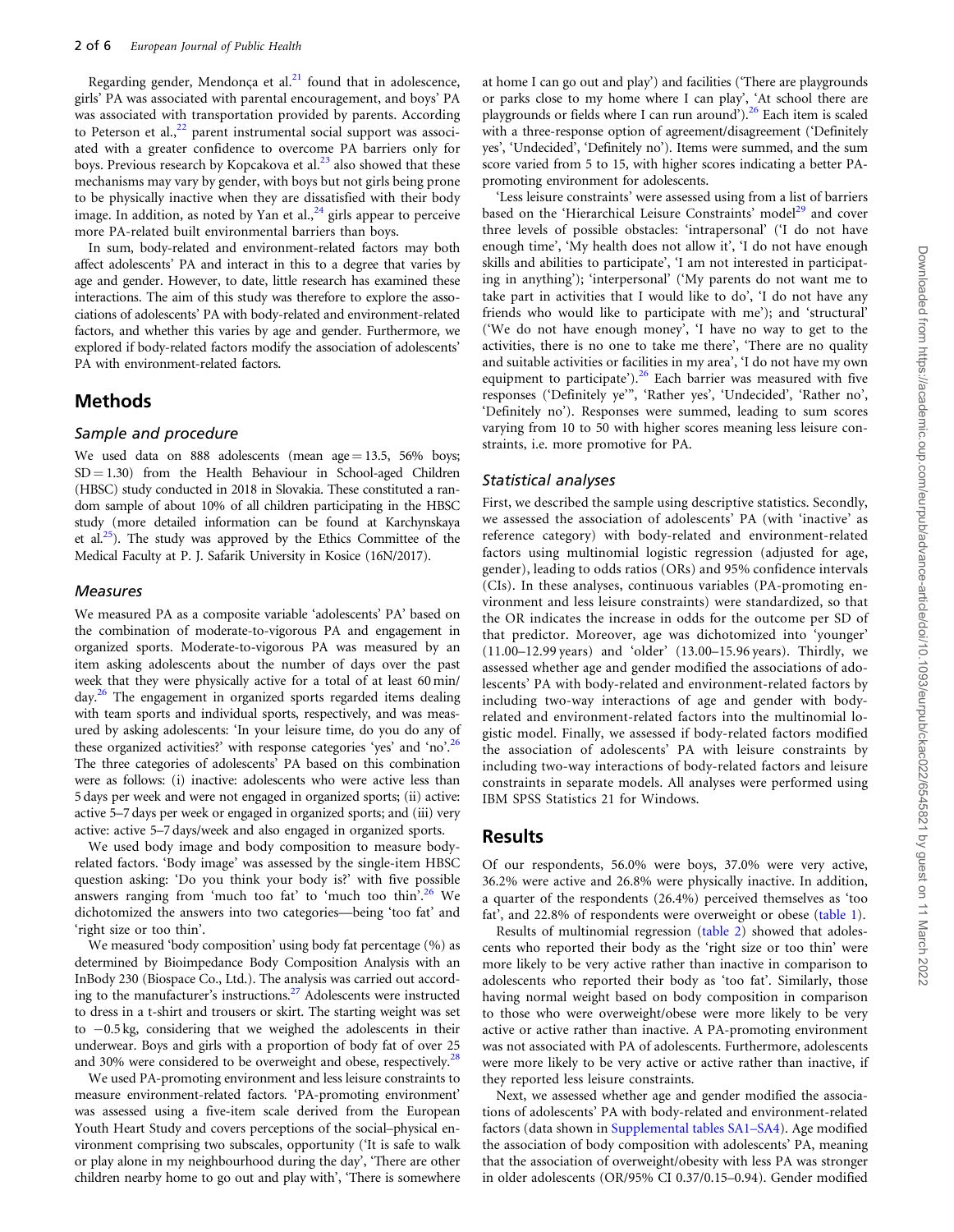<span id="page-2-0"></span>Table 1 Description of the sample

| <b>Characteristic</b>                                     | N(%)         |
|-----------------------------------------------------------|--------------|
| Adolescents' PA                                           |              |
| Very active                                               | 318 (37.0)   |
| Active                                                    | 311 (36.2)   |
| Inactive                                                  | 230 (26.8)   |
| Body image                                                |              |
| Right size or too thin                                    | 651 (73.6)   |
| Too fat                                                   | 233 (26.4)   |
| Body composition                                          |              |
| Normal weight                                             | 686 (77.3)   |
| Overweight/obese                                          | 202 (22.7)   |
| Age                                                       |              |
| Younger (11–12 years old)                                 | 345 (38.9)   |
| Older (13–15 years old)                                   | 543 (61.1)   |
| Gender                                                    |              |
| Boys                                                      | 497 (56.0)   |
| Girls                                                     | 391 (44.0)   |
|                                                           | Mean (SD)    |
| PA-promoting environment (sum score varied from 5 to 15)  | 13.46 (1.82) |
| Less leisure constraints (sum score varied from 10 to 50) | 39.54 (7.79) |

Note: PA—physical activity; numbers of missing cases per variables: Adolescents' PA—29; body image—4; body composition—0; age— 0; gender—0; PA-promoting environment—25; less leisure constraints—60.

Table 2 Association of adolescents' PA with body image, body composition, PA-promoting environment and leisure constraints: OR and 95% CI, resulting from multinomial logistic regression model adjusted for age and gender

| Characteristic                    | Very active<br>vs. inactive<br>OR (95% CI) | Active<br>vs. inactive<br>OR (95% CI) |
|-----------------------------------|--------------------------------------------|---------------------------------------|
| Body image                        |                                            |                                       |
| Right size or too thin            | $2.15(1.44 - 3.22)$                        | 1.23 (0.84-1.79)                      |
| Too fat                           | Ref.                                       | Ref.                                  |
| <b>Body composition</b>           |                                            |                                       |
| Normal                            | 3.24 (2.09-5.01)                           | 1.50 (1.02-2.21)                      |
| Overweight/obese                  | Ref.                                       | Ref.                                  |
| PA-promoting environment (per SD) | $1.13(0.95 - 1.36)$                        | $1.01(0.85 - 1.20)$                   |
| Less leisure constraints (per SD) | $1.74(1.44 - 2.11)$                        | 1.26 (1.05-1.50)                      |

Note: Ref.—reference category. Each variable was included separately in a model adjusted for age and gender.

the association of perceiving the PA-promoting environment with adolescents' PA, meaning that the association of PA-promoting environment with more PA was stronger among boys (OR/95% CI 0.67/0.45–0.99). Similarly, gender modified the association of less leisure constraints with adolescents' PA, meaning that the association of less leisure constraints with more PA was stronger among boys (OR/95% CI 0.63/0.41–0.95).

Finally, we assessed the associations of adolescents' PA with body image and less leisure constraints [\(table 3](#page-3-0), top), and with body composition and less leisure constraints ([table 3](#page-3-0), bottom). Adolescents had a relatively higher PA in association with less leisure constraints if they perceived their body as the 'right size or too thin' than if perceiving their body as 'too fat' (OR/95% CI 1.98/1.26– 3.14). In addition, adolescents had a relatively higher PA in association with less leisure constraints if they had a normal weight than if they had overweight/obesity (OR/95% CI 1.62/1.01–2.57). In other words, perceiving less leisure constraints was associated with a higher chance of being very active rather than inactive in adolescents who did not perceive their body as too fat and for those who were not overweight/obese, but not in adolescents who perceived themselves as too fat or suffering from overweight/obesity.

### **Discussion**

This study explored the associations of adolescents' PA with bodyrelated and environment-related factors in 888 Slovak adolescents from 11 to 15 years old. We found that adolescents who perceived their body as not too fat were more likely to be physically very active rather than inactive, and the same holds if they were not overweight/ obese and perceived less leisure constraints. In older adolescents and in girls, the associations of adolescents' PA with body composition and environment-related factors were stronger. Looking in more detail to less perceived leisure constraints, high PA was more likely only for adolescents who did not perceive their body as too fat, and for those who were not overweight/obese.

We found that a positive body image and normal body composition were associated with more PA in adolescents. Adolescents with overweight or obesity thus avoid PA, potentially due to a fear of weight stigmatization, $30 \text{ body}$  $30 \text{ body}$  shaming and negative body evalu-ation.<sup>[31](#page-5-0)</sup> This aligns with the findings of Kopcakova et al.,<sup>[23](#page-4-0)</sup> that boys who had a negative body image were more likely to have a lower PA level. However, it is in contrast with the findings of Zaker and Radzi $32$  that girls who were dissatisfied with their current body image were more physically active. In addition, Humbert et al. $33$ reported that for some adolescents weight loss and weight control were primary facilitators of PA. This demonstrates that body-related factors affect the levels of adolescents' PA and could be a facilitator or a real barrier for PA. This evidently requires further study.

In terms of body composition, we used body fat percentage as a measure, whereas body mass index (BMI) is the dominant one in the literature and is relatively easier to use in routine care. However, using BMI as an estimate of body composition can lead to misclassifications, e.g. overfat adolescents with little muscle development may be mistakenly classified as normal weight, and some adolescents with higher muscle mass may be mistakenly classified as overweight/ obese.[25](#page-5-0) Our analyses thus show PA to add to optimally measured body composition. Whether this also holds for body composition measured by BMI requires further study.

We also found that age modifies, i.e. that the association of overweight/obesity with less PA is stronger in older adolescents. An explanation can be that stigmatization $30$  and bullying because of body composition increase with age in obese or overweight adolescents or have a cumulative effect when getting older, making it increasingly an additional barrier to their PA. Evidently, this strengthening with age of the association requires further study regarding its underlying mechanisms.

Regarding environmental factors, we found the associations to differ per measure, and next also to differ by age, gender and personal factors. First, a PA-promoting environment did not affect the level of PA among adolescents. This aligns with the findings of Bringolf-Isler et al.<sup>[12](#page-4-0)</sup> that also found no associations between environmental factors and PA. However, it contrasts with previous study examining environmental predictors have found home equipment availability, safety and  $\text{crime}_1^{10}$  $\text{crime}_1^{10}$  $\text{crime}_1^{10}$  the number of places within one's neighbourhood to be active<sup>[34](#page-5-0)</sup> and walkability<sup>[35](#page-5-0)</sup> to be associated with PA among adolescents. In other words, it is unclear whether environmental factors are important facilitators or do not affect the level of adolescents' PA.

Secondly, we found that adolescents reporting less leisure constraints were more likely to be very active or active rather than inactive. An explanation might regard the temporal self-regulation theory,<sup>[36](#page-5-0)</sup> according to which intention strength, behavioural prepotency and self-regulatory capacity can help adolescents to be more physically active and less overweight at older age. Another explanation regards that the perception of PA-related environment may differ within generations of adolescents. Evidence on these changes in PA when ageing is still inconsistent indicating that the prospective contribution of these important environment-related factors to PA among adolescents deserves further study.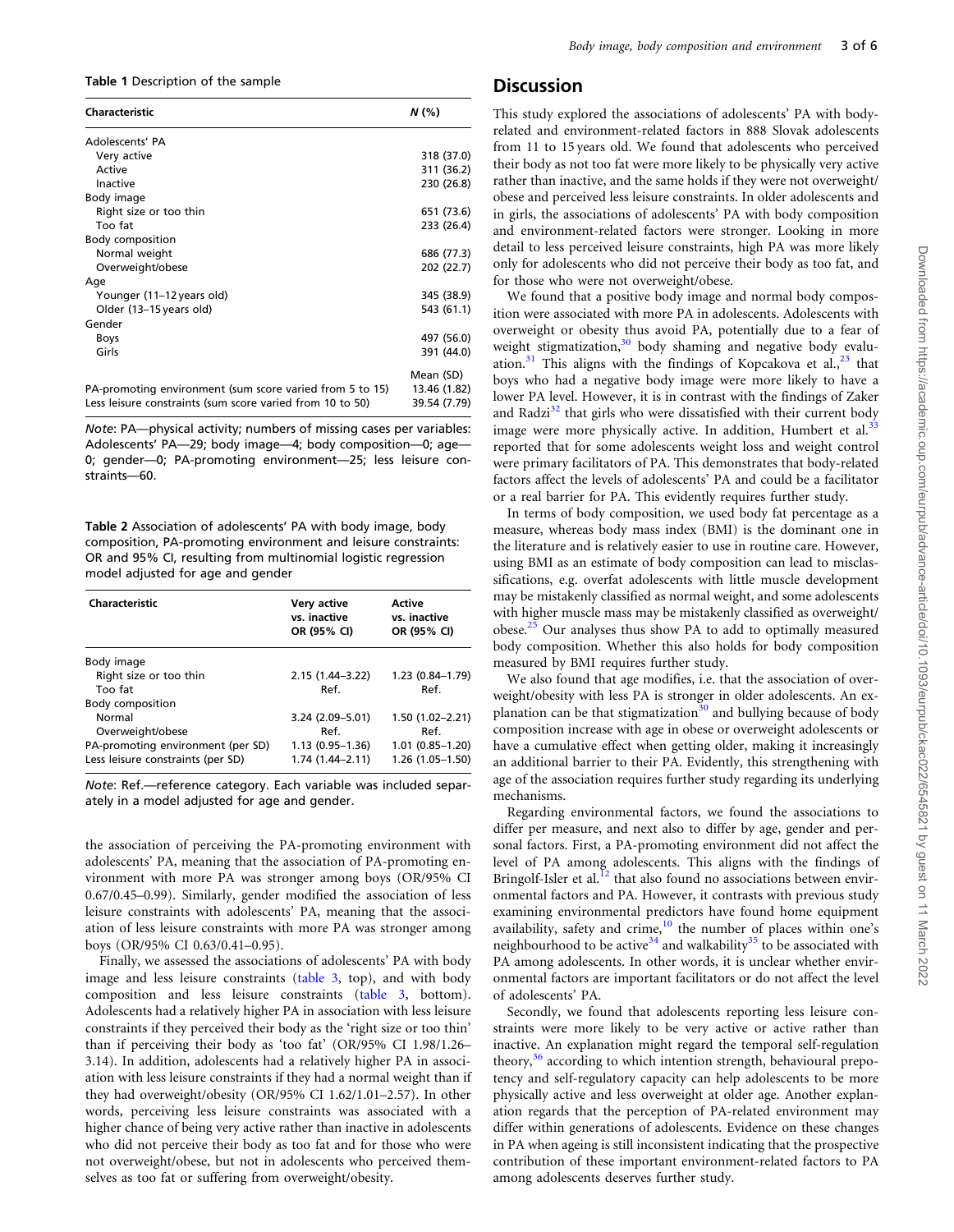<span id="page-3-0"></span>Table 3 The moderating effect of body image (top) and body composition (bottom) on the association of adolescents' PA with leisure constraints

| <b>Characteristic</b>                                      | Model 1                                 |                                           | Model 2                                 |                                           |
|------------------------------------------------------------|-----------------------------------------|-------------------------------------------|-----------------------------------------|-------------------------------------------|
|                                                            | Very active vs. Inactive<br>OR (95% CI) | <b>Active vs. Inactive</b><br>OR (95% CI) | Very active vs. Inactive<br>OR (95% CI) | <b>Active vs. Inactive</b><br>OR (95% CI) |
| Body image                                                 |                                         |                                           |                                         |                                           |
| Right size or too thin                                     | 1.95 (1.27-2.98)                        | $1.15(0.78 - 1.69)$                       | $2.09(1.36 - 3.20)$                     | $1.23(0.83 - 1.83)$                       |
| Too fat                                                    | Ref.                                    | Ref.                                      | Ref.                                    | Ref.                                      |
| Less leisure constraints (per                              | 1.69 (1.40-2.05)                        | $1.24(1.04 - 1.48)$                       | $1.00(0.67 - 1.48)$                     | $1.00(0.69 - 1.43)$                       |
| SD)                                                        |                                         |                                           |                                         |                                           |
| Age                                                        |                                         |                                           |                                         |                                           |
| Younger                                                    | $1.88(1.27 - 2.79)$                     | $1.85(1.26 - 2.71)$                       | 1.94 (1.30-2.89)                        | 1.88 (1.28-2.77)                          |
| Older                                                      | Ref.                                    | Ref.                                      | Ref.                                    | Ref.                                      |
| Gender                                                     |                                         |                                           |                                         |                                           |
| <b>Boys</b>                                                | $2.42(1.67-3.52)$                       | 1.97 (1.37-2.84)                          | $2.40(1.64 - 3.48)$                     | 1.95 (1.36-2.82)                          |
| Girls                                                      | Ref.                                    | Ref.                                      | Ref.                                    | Ref.                                      |
| Body image right/thin $\times$ less<br>leisure constraints |                                         |                                           | $1.98(1.26 - 3.16)$                     | 1.35 (0.89-2.04)                          |
| <b>Body composition</b>                                    |                                         |                                           |                                         |                                           |
| Normal                                                     | 2.78 (1.76-4.37)                        | $1.44(0.96 - 2.15)$                       | 2.92 (1.84-4.63)                        | 1.49 (0.99-2.24)                          |
| Overweight/obese                                           | Ref.                                    | Ref.                                      | Ref.                                    | Ref.                                      |
| Less leisure constraints (per<br>SD)                       | $1.68(1.38 - 2.04)$                     | $1.24(1.04 - 1.48)$                       | $1.14(0.76 - 1.72)$                     | $1.20(0.84 - 1.72)$                       |
| Age                                                        |                                         |                                           |                                         |                                           |
| Younger                                                    | $2.02(1.36 - 3.02)$                     | 1.90 (1.29-2.79)                          | $2.05(1.37 - 3.06)$                     | 1.90 (1.29-2.80)                          |
| Older                                                      | Ref.                                    | Ref.                                      | Ref.                                    | Ref.                                      |
| Gender                                                     |                                         |                                           |                                         |                                           |
| <b>Boys</b>                                                | $2.57(1.76 - 3.74)$                     | 1.97 (1.37-2.84)                          | 2.56 (1.75-3.73)                        | 1.98 (1.37-2.84)                          |
| Girls                                                      | Ref.                                    | Ref.                                      | Ref.                                    | Ref.                                      |
| Body composition $\times$ less<br>leisure constraints      |                                         |                                           | $1.62$ (1.01-2.57)                      | $1.06(0.70 - 1.60)$                       |

Multinomial logistic regression models adjusted for gender and age: OR and 95% CI.

Note: Ref.—reference category.

Model 1 (top): The associations of adolescents' PA with less leisure constraints and body image, model adjusted for age and gender.

Model 2 (top): The moderating effect of body image on the association of adolescents' PA with less leisure constraints, model adjusted for age and gender.

Model 1 (bottom): The associations of adolescents PA with less leisure constraints and body composition, models adjusted for age and gender.

Model 2 (bottom): The moderating effect of body composition on the association of adolescents' PA with less leisure constraints, model adjusted for age and gender.

Thirdly, we found that gender modifies the association of a PApromoting environment with adolescents' PA, i.e. that it is stronger among boys. This aligns with the findings of Patnode et  $al.^{37}$  $al.^{37}$  $al.^{37}$  that among boys, factors at the environmental level emerged as important predictors of moderate-to-vigorous PA. Contradictory, Chaparro et al.<sup>[38](#page-5-0)</sup> found that girls exposed to high-crime neighbourhoods had lower odds of engaging in moderate-to-vigorous PA and higher odds of being overweight/obese, but no significant associations were found among boys. An explanation can be that girls' PA levels are heavily influenced by concerns for safety, more than in boys, as reported by Ries et al.<sup>[39](#page-5-0)</sup> In addition, our findings show that age strengthens the association of less leisure constraints with more PA in older adolescents.

Fourth, we also found that body-related factors modify the association of adolescents' PA with environment-related factors, i.e. that the association of perceiving less leisure constraints with adolescents' PA is stronger among adolescents who did not perceive their body as too fat and among those who were not overweight/ obese. This aligns with the findings of Flotnes et al.<sup>[40](#page-5-0)</sup> that the risks of feeling downhearted and dissatisfied with life were higher for both underweight and overweight girls compared with girls with normal weight. Overall, these cases support the view that body image is strongly associated with symptoms of anxiety/depression and measures of well-being. $40$  This may explain why adolescents with body-related factors are 'insensitive' to a PA-promoting context, i.e. environment-related factors do not help adolescents who

perceive themselves as too fat or suffering from overweight/obesity to be active.

#### Strengths and limitations

The major strengths of this study regard its large, nationally representative sample of adolescents and the comparability of our data with the international data within the HBSC study. Another strength is that we used a composite variable enabling a multifactorial consideration of the phenomenon of PA in adolescents, and our use of two separate items for measuring body-related factors—body image, which represented subjective perceptions of body size, and body composition, which represented objective measurements (using body fat percentage).

Some limitations should also be mentioned. First, our data mostly regarded self-reports, making them prone to reporting bias. This is unlikely to explain the associations found but may have added some measurement error. A second limitation regards the cut-offs of body fat percentage that were included in the body composition variable and were used to identify overweight and obesity among adolescents. The generally accepted cut-offs of adolescents' body fat percentage at different stages of maturation have not yet been established, and in this study, gender was used for separation in the cut-offs of body fat percentage (25% for boys and 30% for girls) $^{28}$  $^{28}$  $^{28}$  in adolescents. A third limitation was the cross-sectional design of this study, which hinders conclusive inferences about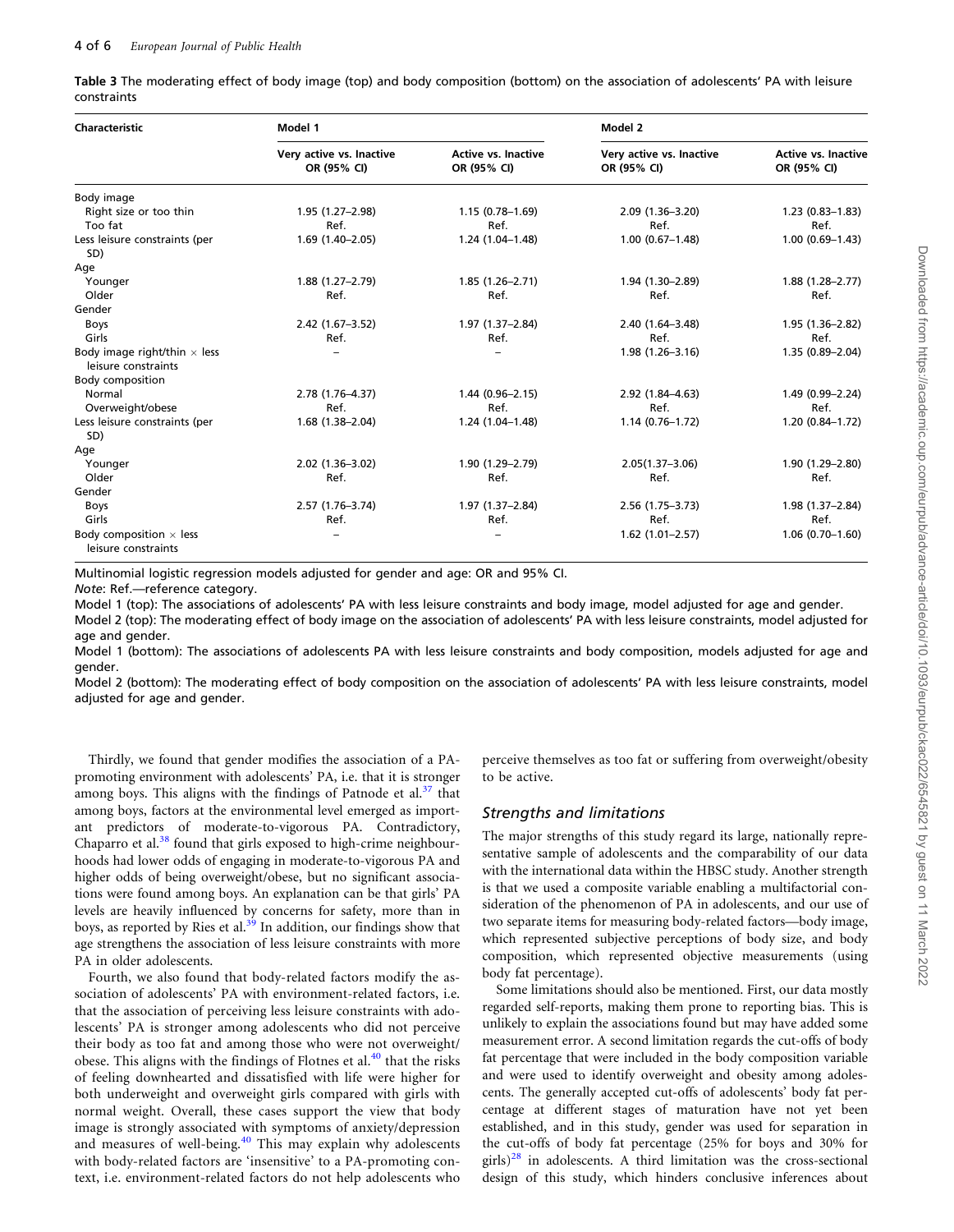<span id="page-4-0"></span>causality. Therefore, our findings need to be confirmed in longitudinal studies.

#### Implications

The results of this study can help inform intervention and prevention efforts to counteract the documented decline in PA among youth. For adolescents with normal weight and a positive perception of their own body, adapting to the environment may help in promoting PA. For adolescents who are overweight, obese or who have a negative body image, a stronger focus on the underlying psychological problems of body perception may add to the contents of preventive interventions. Physical training that matches the physical limits of these adolescents, minimizing injury and pain, could help to involve adolescents with body-related factors in PA. Based on our findings, it seems that PA promotion programmes may further need to consider gender-specific strategies.

Our findings that perceiving leisure constraints are associated with PA implies that environmental interventions to promote PA can be expected to be in particular of use for certain groups of adolescents and less for the others, e.g. adolescents who are overweight/obese or perceived themselves as too fat. Taking that into account, intervening on the environment can offer a route to make considerable health gains in these particular groups.

## Conclusions

Body-related factors, e.g. perceiving one's own body as too fat or being overweight/obese, and environment-related factors, e.g. perceiving leisure constraints, are associated with being less physically active among adolescents. Age and gender partially modify this association. On top, body-related and environment-related factors seem to interact, i.e. perceiving less leisure constraints is associated with a higher chance of being physically active only in adolescents who did not perceive their body as too fat and for those who were not overweight/obese.

# Supplementary data

[Supplementary data](https://academic.oup.com/eurpub/article-lookup/doi/10.1093/eurpub/ckac022#supplementary-data) are available at EURPUB online.

# Funding

This research was supported by the Slovak Research and Development Support Agency under Contract no. APVV-18-0070 and APVV-17-0568, and by the Scientific Grant Agency of the Ministry of Education, Science, Research and Sport of the Slovak Republic and the Slovak Academy of Sciences, Reg. No. 1/0427/17 and Reg. No. 1/0179/21.

Conflicts of interest: The authors have no conflict of interest in connection with the manuscript.

# Key points

- Positive body image and normal body composition are associated with physical activity (PA) of adolescents and strongest for the very active, i.e. those who are both active 5–7 days per week and engaged in organized sports.
- In older adolescents and in girls, the association of adolescents' PA with body composition and environmentrelated factors is stronger.
- Perceiving less leisure constraints is associated with a higher chance of being physically active only in adolescents who did not perceive their body as too fat and for those who were not overweight/obese.

### References

- [1](#page-0-0) Inchley J, Currie D, Budisavljevic S, et al. Spotlight on adolescent health and wellbeing. Findings from the 2017/2018 Health Behaviour in School-aged Children (HBSC) survey in Europe and Canada. International Report. Volume 1. Key findings. WHO Regional Office for Europe: Copenhagen, Denmark, 2020.
- [2](#page-0-0) WHO. Adolescent Obesity and Related Behaviours: Trends and Inequalities in the WHO European Region, 2002–2014: Observations from the Health Behaviour in School-aged Children (HBSC). WHO Collaborative Cross-National Study. Copenhagen, Denmark: WHO Regional Office for Europe, 2017.
- [3](#page-0-0) Karuc J, Mišigoj-Duraković M. Relation between weight status, physical activity, maturation, and functional movement in adolescence: an overview. J Funct Morphol Kinesiol 2019;4:31.
- [4](#page-0-0) Lobstein T, Jackson-Leach R. Planning for the worst: estimates of obesity and comorbidities in school-age children in 2025. Pediatr Obes 2016;11:321–5.
- [5](#page-0-0) Jensen C, Steele RG. Body dissatisfaction, weight criticism, and self-reported physical activity in preadolescent children. J Pediatr Psychol 2009;34:822–6.
- [6](#page-0-0) Kleszczewska D, Dzielska A, Nałecz H, Mazur J. Physical activity, BMI and body weight perception among 15-year-old boys and girls in Poland in the light of international comparisons. Dev Period Med 2017;21:235–47.
- [7](#page-0-0) Kantanista A, Osiński W. Underweight in 14 to 16 year-old girls and boys: prevalence and associations with physical activity and sedentary activities. Ann Agric Environ Med 2014;21:114–9.
- [8](#page-0-0) McCrorie PRW, Fenton C, Ellaway A. Combining, GPS, GIS, and accelerometry to explore the physical activity and environment relationship in children and young people - a review. Int J Behav Nutr Phys Act 2014;11:
- Christian D, Todd C, Hill R, et al. Active children through incentive vouchers evaluation (ACTIVE): a mixed-method feasibility study. BMC Public Health 2016; 16:890–903.
- [10](#page-0-0) Evenson KR, Scott MM, Cohen DA, Voorhees CC. Girls' perception of neighborhood factors on physical activity, sedentary behavior, and BMI. Obesity 2007;15:430–45.
- [11](#page-0-0) Franzini L, Elliott MN, Cuccaro P, et al. Influences of physical and social neighborhood environments on children's physical activity and obesity. Am J Public Health 2009;99:271–8.
- [12](#page-0-0) Bringolf-Isler B, Mäder U, Dössegger A, et al. Regional differences of physical activity and sedentary behaviour in Swiss children are not explained by sociodemographics or the built environment. Int J Public Health 2015;60:291–300.
- [13](#page-0-0) Haerens L, Craeynest M, Deforche B, et al. De Bourdeaudhuij I. The contribution of home, neighbourhood and school environmental factors in explaining physical activity among adolescents. J Environ Public Health 2009;2009:320372.
- [14](#page-0-0) Hobbs M, Griffiths C, Green M, et al. Associations between the combined physical activity environment, socioeconomic status, and obesity: a cross-sectional study. Perspect Public Health 2018;138:169–72.
- [15](#page-0-0) Jiménez Candel MI, Carpena Lucas PJ, Ceballos-Santamaría G, et al. Relationship between modifiable risk factors and overweight in adolescents aged 12-14 years. An Pediatr (Engl Ed) 2021;95:159–66.
- [16](#page-0-0) Lloyd RS, Cronin JB, Faigenbaum AD, et al. National Strength and Conditioning Association position statement on long-term athletic development. J Strength Cond Res 2016;30:1491–509.
- [17](#page-0-0) Partridge JA, Brustad RJ, Babkes Stellino M. Social influence in sport. In: T. S. Horn, editor, Advances in Sport Psychology. Champaign, IL: Human Kinetics, 2008: 269–91.
- [18](#page-0-0) Trost SG, Loprinzi PD. Parental influences on physical activity behavior in children and adolescents: a brief review. Am J Lifestyle Med 2011;5:171–81.
- [19](#page-0-0) Condessa LA, Chaves OC, Silva FM, et al. Sociocultural factors related to the physical activity in boys and girls: peNSE 2012. Rev Saude Publica 2019;53:25.
- [20](#page-0-0) Hong JT, Chen ST, Tang Y, et al. Associations between various kinds of parental support and physical activity among children and adolescents in Shanghai, China: gender and age differences. BMC Public Health 2020;20:–1161.
- [21](#page-1-0) Mendonça G, Farias Júnior JCD. Physical activity and social support in adolescents: analysis of different types and sources of social support. J Sports Sci 2015;33:1942–51. 2015;
- [22](#page-1-0) Peterson MS, Lawman HG, Wilson DK, et al. The association of self-efficacy and parent social support on physical activity in male and female adolescents. Health Psychol 2013;32:666–74.
- [23](#page-1-0) Kopcakova J, Dankulincova Veselska Z, Madarasova Geckova A, et al. Is being a boy and feeling fat a barrier for physical activity? The association between body image, gender and physical activity among adolescents. Int J Environ Res Public Health 2014;11:11167–76.